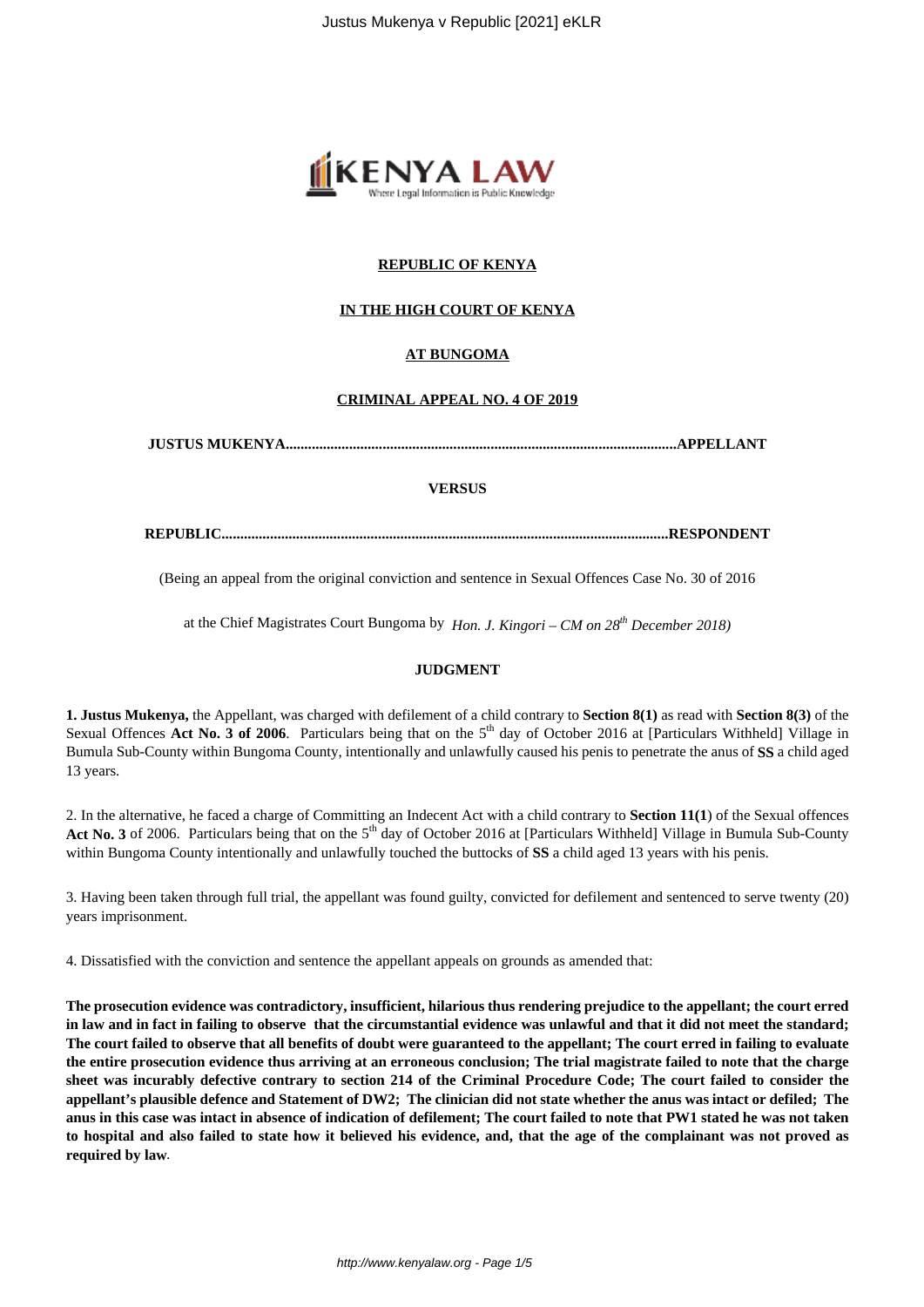5. In a nutshell, the prosecution's case was that on the 5<sup>th</sup> October 2014, **PW2 AN**, the complainant's grandmother sent him to borrow some cooking oil from Gladys, their neighbour. Prior to reaching the home of Gladys he passed through the appellant's tobacco farm. Upon the appellant finding him, he took him to his house and made him to sit on a seat then went out to ease himself. He returned to the house, removed is clothes and those of SS the complainant, then inserted his genital organs into his anus. On finishing he told him to leave but not to pass through Glady's home. He returned home and informed PW2 what had befallen him. She examined his anus which was wet and whitish. In company of **PW3 Geffrey Singolo Mulongo** they went and reported the matter to the village elder, **PW4 Irene Nekesa Barasa.** She sent "Nyumba Kumi Agents" among them, **PW5 Benjamin Boyagi Mukhabi** who arrested the Appellant. She interrogated him and caused him to be taken to the Police Station where he was re-arrested and placed in custody by PW7 NO. [Particulars Withheld] Sergeant Duncan Warutumo. The complainant was examined by a Clinical Officer at Kocholya Health Centre and confirmed to have sustained lacerations on the anal region. On cross examination **PW6 Pauline Sirengo** the Clinical Officer opined that the assault in question was sexual penetration.

6. Upon being placed on his defence the appellant stated that at 10.00 am on the material date he left going to a neighbour's home, one Maikuma but he did not find him. His wife, Mama Makokha asked him to wait for her husband and he stayed until 11-12:00 pm. Francis arrived and he stayed with him until 3.00 pm-4.00 pm. That it rained and he returned home at about 7.00 pm. At 8.00 pm he heard a knock on the door. He opened only to see Godfrey and Alex. It was alleged he had assaulted a child. He was taken to the village elder and the complainant was called. He was taken to the Police Station and subsequently charged. He urged that the complainant was his relative and there were no grudges in the family.

7. He called a witness **DW2,Francis Maikuma Matiasi**, who stated that on the material date he returned home at midday and found the accused, his neighbour waiting for him as he wanted a lamp, and he left his home at about 3.00pm.

8. The trial court analyzed evidence adduced at trial and found that the complainant was thirteen (13) years old. That the complainant was defiled as he had testified with innocence and clarity and his evidence was corroborated by evidence of the Clinical Officer who found him to have lacerations in the anus and that being a relative, there was no mistaken identity as to the person who defiled the complainant. Hence the conviction.

9. The appeal was canvassed through written submissions. It was urged by the appellant that the learned magistrate relied on circumstantial evidence that was insufficient as the complainant having been taken to hospital and the treatment notes Police purported to rely on were not signed by the author. That the circumstantial evidence in question was unlawful. In this regard he relied on the case of *Ann Waithera Macharia & 5 others (2019) eKLR* where the court held that :

**"It is trite that (sic) in a case depending exclusively upon circumstantial evidence the court must, before deciding upon a conviction, find that the inculpatory facts are incompatible with the innocence of the accused and incapable of explanation upon any other hypothesis than that of guilt; see Simon Musoke v Republic [1958] EA 715 where the following extract from Teper v R [1952] AC 480, 489, was quoted [1958] EA at page 719:-**

## **"It is also necessary before drawing the inference of the accused's guilt from circumstantial evidence to be sure that there are no other co-existing circumstances which would weaken or destroy the inference""**

10. The appellant faulted the court for accepting evidence of a Clinician who did not fill the P3 form. That the complainant having alleged that the appellant was his father's brother he should have been charged with incest, which makes the charge defective. That the complainant alleged that the appellant used his testis to penetrate his anus which is not possible.

11. The appellant also complained that the court relied on **Section 124** of the Evidence Act in convicting the appellant, yet, the stated law was not observed and that the court failed to protect justice pursuant to the jurispondence that has emerged from the case of *Peter Karioba Ndegwa Vs. Republic (1985) KLR* where the court stated that:

**"…No rule of natural justice, no rule of statutory protection, no rule of evidence and no rule of common sense is to be sacrificed, violated or abandoned when it comes to protecting the liberty of the subject. He is the most sacrosanct individual in the system of our legal administration"**

12. It was submitted by Respondent that the trial court relied on credible evidence of the complainant as he clarified the name of the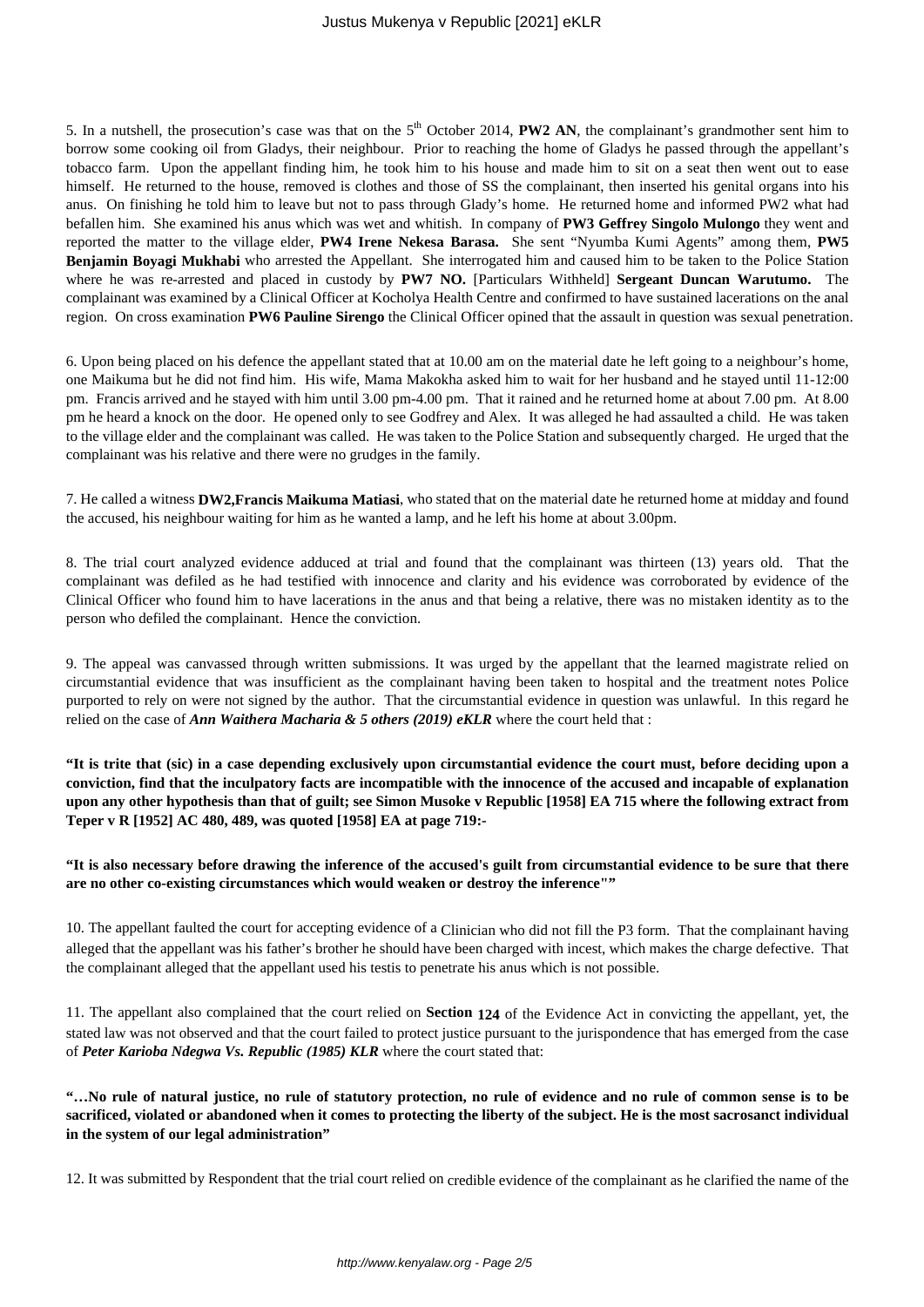Hospital that he attended. That PW4 was clear and consistent in her testimony that the complainant was assessed on two (2) occasions when he was treated and when the P3 form was filled. That the prosecution relied on direct evidence and not circumstantial evidence and pursuant to **Section 124** of the Evidence Act, the trial court found that the victim was telling the truth.

13. This being a first appellate court its duties were set out in the case of *Okeno Vs. Republic 1972 EA 3* as follows:

**An appellant on a first appeal is entitled to expect the evidence as a whole to be submitted to a fresh and exhaustive examination (Pandya Vs. Republic [1957] E.A. 336) and to the appellate court's own decision on the evidence. The first appellate court must itself weigh conflicting evidence and draw its own conclusions. (Shantilal M. Rulwala Vs. Republic [1957] E.A. 570). It is not the function of a first appellate court merely to scrutinize the evidence to see if there was some evidence to support the lower court's findings and conclusions; it must make its own findings and draw its own conclusions. Only then can it decide whether the magistrate's findings should be supported. In doing so, it should make allowance for the fact that the trial court has had the advantage of hearing and seeing the witnesses."**

14. It is urged that the charge sheet was defective. **Section 134** of the Criminal Procedure Code (CPC) provides thus:

**Every charge or information shall contain, and shall be sufficient if it contains, a statement of the specific offence or offences with which the accused person is charged, together with such particulars as may be necessary for giving reasonable information as to the nature of the offence charged.**

15. In the case of *Sigilani Vs.Republic (2004) 2KLR 480* the court held that:

**"The principal of the law governing charge sheets is that an accused should be charged with an offence known in law. The offence which such an accused is charged with should be disclosed and stated in a clear and unambiguous manner so that the accused may be able to plead to a specific charge that he can understand. It will also enable an accused person to prepare his defence to the charge. This principal of the law has a constitutional under pinning."** 

16. The offence of defilement is created by **Section 8(1)** of the Sexual Offences Act which states as follows:

# **(1) A person who commits an act which causes penetration with a child is guilty of an offence termed defilement.**

17. The particulars of the offence were that the appellant unlawfully and intentionally caused his penis to penetrate the anus of **SS** At trial the appellant was represented by counsel who guided him throughout the trial which enabled him to participate in the trial. Following legal advice of his advocate he participated in the trial and tendered the defence. In the premises the charge sheet was not defective.

18. In the case of *Hillary Nyongesa Vs. Republic (2010) eKLR* the Court stated thus:

**"Age is such a critical aspect in Sexual Offences that it has to be conclusively proved. Anything else is not good at all. It will not suffice. And this becomes more important because punishment (sentence) under the Sexual Offences Act is determined by the age of the victim"**

19. In the case of *Francis Omuroni Vs. Uganda, Criminal Appeal No. 2 of 2000* the Court of Appeal stated that:

**"In defilement cases, medical evidence is paramount in determining the age of the victim and the doctor is the only person who could professionally determine the age of the victim in the absence of any other evidence, apart from medical evidence, age may also be proved by birth certificate, the victim's parents or guardian and by observation and common sense"**

20. The complainant, a child in Standard 2 did not know his age. However, PW2 his guardian and great grandmother stated that he was 13 years old. The complainant was also subjected to age assessment and his age estimated to be thirteen (13) years. The complainant was known to the appellant since childhood and he did not dispute his age. The prosecution therefore proved the fact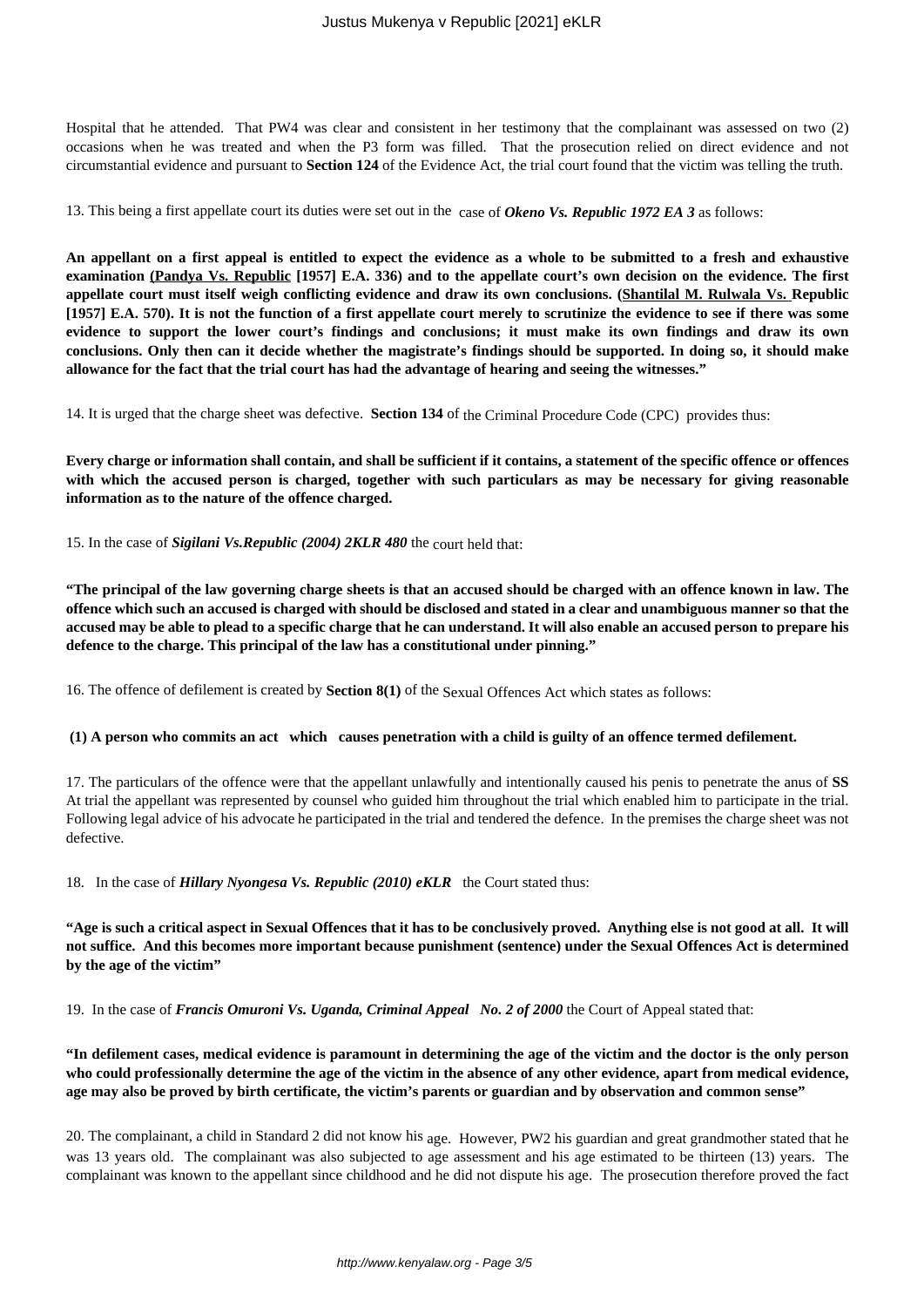of the complainant having been of an apparent age of 13 years.

21. To prove the offence the prosecution was obligated to prove the fact of penetration. **Section 2** of the Sexual Offences Act defines penetration as:

#### **The partial or complete insertion of the genital organs of a person into the genital organs of another person;**

22. The complainant testified that the appellant penetrated his anus using "lineke" and went on to explain that it was the thing used to play sex. This was the term he used to describe the appellant's genital organs in his own language. The issue of "lineke" having been used to molest him was not challenged in cross examination which was proof of the accused and Counsel who represented him having understood what the complainant meant. Section 2 of the Sexual Offences Act defines genital organs to include the anus.

23. PW2 the grandmother of the complainant testified to have examined him and noted presence of some discharge. Subsequently he was examined by a Clinical officer and his anal area was found to have lacerations. The Clinician concluded that it was as a result of defilement. Treatment notes by the first clinician who saw the complainant were adduced in evidence. It is the contention of the appellant that the notes were not signed and PW6 did not treat the complainant. PW6 Pauline Sirengo testified that the treatment notes were authored by Emily Ekisa, a person whose handwriting she was conversant with. The treatment notes were made at Kocholya Hospital, and the outpatient number of the complainant was given as 7841/16 dated 6/10/16 and it was duly stamped. PW6 explained that the Clinician could not be found to testify as she was away. According to Section 33 of the Evidence Act where the maker of the document is not available, and the write up was made in the course of business then such a document can be produced in evidence. Needless to add that the appellant was represented by counsel and no objection was raised

24. At the point of examination for purposes of filing the P3 Form, PW6 confirmed the visible injuries that were still evident. The complainant confirmed having been taken to Kocholya Hospital. Even if it were that treatment notes were lacking, **Section 124** of the Evidence Act provides thus:

**Notwithstanding the provisions of section 19 of the Oaths and Statutory Declarations Act (Cap. 15), where the evidence of the alleged victim is admitted in accordance with that section on behalf of the prosecution in proceedings against any person for an offence, the accused shall not be liable to be convicted on such evidence unless it is corroborated by other material evidence in support thereof implicating him:**

**Provided that where in a criminal case involving a sexual offence the only evidence is that of the alleged victim of the offence, the court shall receive the evidence of the alleged victim and proceed to convict the accused person if, for reasons to be recorded in the proceedings, the court is satisfied that the alleged victim is telling the truth.**

25. In the case of *Kassim Ali -vs- Republic, Cr. App No. 84 of 2005* (Mombasa) the court stated that:

**"… Examination to support the fact of rape is not decisive as the fact of rape can be proved by the oral evidence of a victim of rape or by circumstantial evidence."**

26. It is alleged that the court relied on circumstantial evidence to convict the appellant. In the case of *Ahamad Abolfathi Mohammed and Another v Republic [2018] eKLR,* the Court of Appeal had this to say:

**"Circumstantial evidence is evidence which enables a court to deduce a particular fact from circumstances or facts that have been proved. Such evidence can form a strong basis for proving the guilt of an Accused person just as direct evidence."**

27. Evidence adduced by the complainant was direct and it was corroborated by medical evidence. There was proof of penetration of the complainant's anus.

28. Regarding the perpetrator of the offence the trial court had the opportunity of observing the demeanor of the complainant. It believed him and gave reasons for the belief and applied the discretion judiciously. The court indicated that the minor testified with